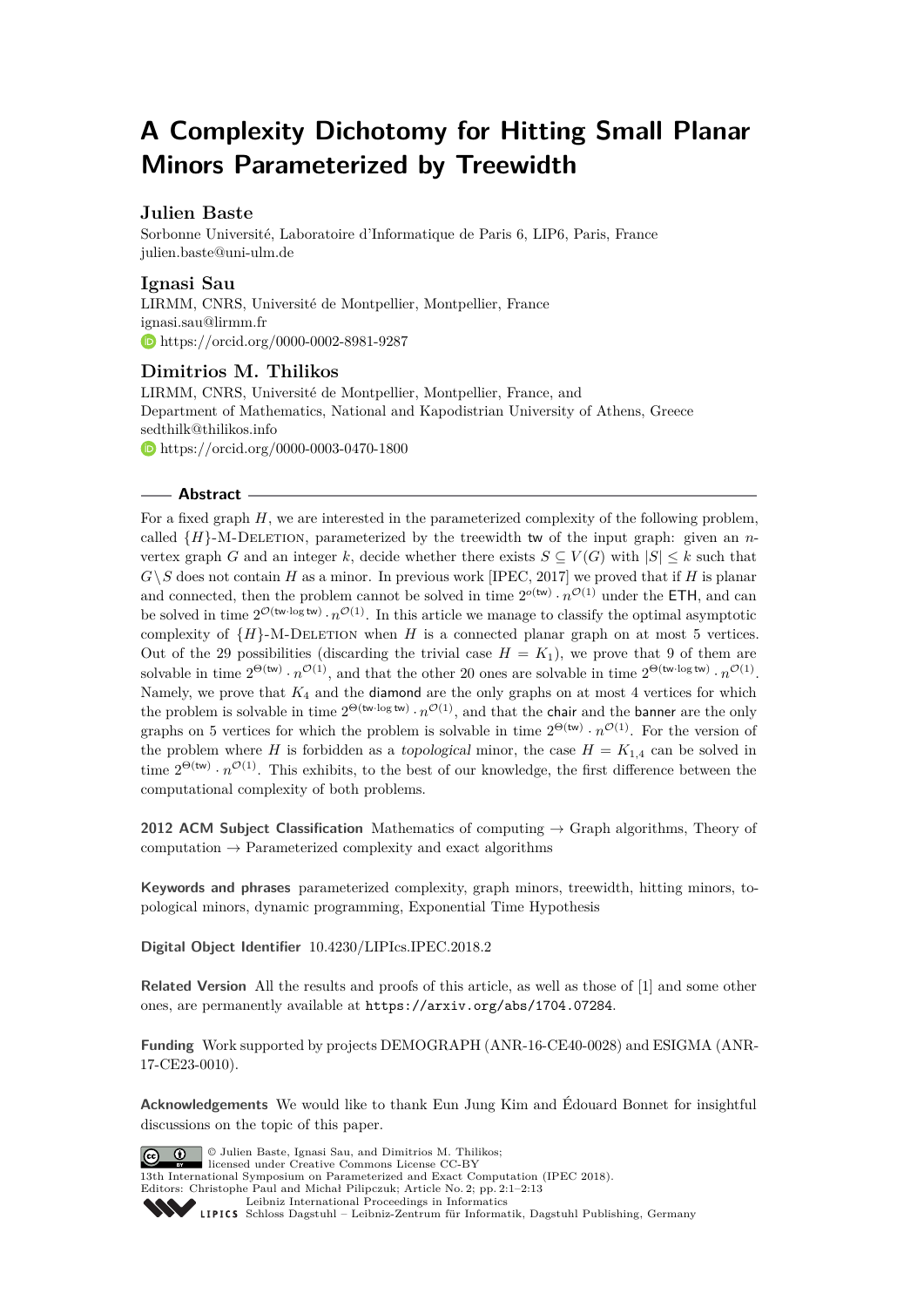## **2:2 A Complexity Dichotomy for Hitting Small Planar Minors**

# **1 Introduction**

Let *H* be a fixed graph. In the  ${H}$ -M-DELETION (resp.  ${H}$ -TM-DELETION) problem, we are given an *n*-vertex graph *G* and an integer *k*, and the objective is to decide whether there exists a set  $S \subseteq V(G)$  with  $|S| \leq k$  such that  $G \setminus S$  does not contain *H* as a minor (resp. topological minor). These problems belongs to the more general category of graph modification problems. The cases where *H* is planar and connected are already quite general, as the cases  $H = K_2$  and  $H = K_3$  correspond to VERTEX COVER and FEEDBACK VERTEX SET, respectively. We are interested in the parameterized complexity of  ${H}$ -M-DELETION and  ${H}$ -TM-DELETION taking as the parameter the treewidth of *G*, denoted by tw.

Determining the optimal asymptotic complexity of  ${H}$ -M-DELETION parameterized by treewidth has been an active area in the parameterized complexity community during the last years. As relevant examples, VERTEX COVER is easily solvable in time  $2^{\mathcal{O}(\text{tw})} \cdot n^{\mathcal{O}(1)}$ , called *single-exponential*, by standard dynamic-programming techniques, and no algorithm with running time  $2^{o(tw)} \cdot n^{\mathcal{O}(1)}$  $2^{o(tw)} \cdot n^{\mathcal{O}(1)}$  $2^{o(tw)} \cdot n^{\mathcal{O}(1)}$  exists unless the Exponential Time Hypothesis  $(\textsf{ETH})^1$  fails [\[10\]](#page-12-2). For FEEDBACK VERTEX SET, the existence of a single-exponential algorithm remained open for a while, until Cygan et al. [\[6\]](#page-12-3) presented the *Cut*&*Count* technique. See also [\[2,](#page-12-4) [9,](#page-12-5) [11,](#page-12-6) [15\]](#page-12-7).

We recently studied these problems in  $[1]$  and proved<sup>[2](#page-1-1)</sup>, among other results, that if *H* is planar and connected, then the problems cannot be solved in time  $2^{o(w)} \cdot n^{\mathcal{O}(1)}$  under the ETH, and can be solved in time  $2^{\mathcal{O}(\text{tw-log tw})} \cdot n^{\mathcal{O}(1)}$  (for  $\{H\}$ -TM-DELETION, we additionally need *H* to have maximum degree at most 3). We also presented a dichotomy when  $H = C_i$ is a cycle on *i* vertices, by proving that both problems (which are clearly equivalent for subcubic graphs) can be solved in single-exponential time if and only if  $i < 4$ . We aimed at a similar dichotomy when  $H = P_i$  is a path on *i* vertices, but we left open the case  $H = P_5$ . In this article we obtain the following results, the lower bounds holding under the ETH:

- **1.** When  $H = K_{1,i}$ , the star with *i* leaves,  $\{K_{1,i}\}$ -M-DELETION is solvable in time  $2^{\Theta(\text{tw})}$ .  $n^{\mathcal{O}(1)}$  for  $i \leq 3$ , and in time  $2^{\Theta(\text{tw-log tw})} \cdot n^{\mathcal{O}(1)}$  for  $i \geq 4$ . On the other hand,  $\{K_{1,i}\}$ -TM-DELETION can be solved in time  $2^{\Theta({\sf{tw}})} \cdot n^{\mathcal{O}(1)}$  for every  $i \geq 1$ . To the best of our knowledge, this is the first example of a graph *H* for which the complexity of  ${H}$ -M-DELETION and  ${H}$ -TM-DELETION differ.
- **2.** When  $H = \theta_i$ , the multigraph consisting of two vertices and  $i \geq 1$  parallel edges, both problems can be solved in time  $2^{\Theta(\text{tw})} \cdot n^{\mathcal{O}(1)}$  for  $i \leq 2$ , and in time  $2^{\Theta(\text{tw-log tw})} \cdot n^{\mathcal{O}(1)}$  for  $i \geq 3$ . The same dichotomy occurs when  $H = K_{2,i}$ .
- **3.** We classify the optimal asymptotic complexity of  ${H}$ -M-DELETION when *H* is a connected planar graph on at most 5 vertices. Out of the 29 possibilities (discarding the trivial case  $H = \{K_1\}$ , we prove that 9 of them are solvable in time  $2^{\Theta(\text{tw})} \cdot n^{\mathcal{O}(1)}$ , and that the other 20 ones are solvable in time  $2^{\Theta(\text{tw-log tw})} \cdot n^{\mathcal{O}(1)}$ ; a summary is shown in Figure [1.](#page-2-0) Note that *K*<sup>4</sup> and the diamond are the only graphs on at most 4 vertices for which the problem is solvable in time  $2^{\Theta(\text{tw-log tw})} \cdot n^{\mathcal{O}(1)}$ , and that the chair and the banner are the only graphs on 5 vertices for which the problem is solvable in time  $2^{\Theta(w)} \cdot n^{\mathcal{O}(1)}$ . In particular, this settles the complexity of  $\{P_5\}$ -M-DELETION, which we left open in [\[1\]](#page-12-0). All the lower bounds also hold for  ${H}$ -TM-DELETION, with the only difference that the case  $H = K_{1,4}$  can be solved in time  $2^{\Theta(\text{tw})} \cdot n^{\mathcal{O}(1)}$ , as mentioned in item 1 above.

<span id="page-1-0"></span><sup>&</sup>lt;sup>1</sup> The ETH states that 3-SAT on *n* variables cannot be solved in time  $2^{o(n)}$ ; see [\[10\]](#page-12-2) for more details.

<span id="page-1-1"></span><sup>2</sup> In [\[1\]](#page-12-0) we considered the more general case where all the graphs in a fixed finite family  $\mathcal F$  are forbidden as (topological) minors. For simplicity, we only consider here the case where  $\mathcal F$  contains a single graph.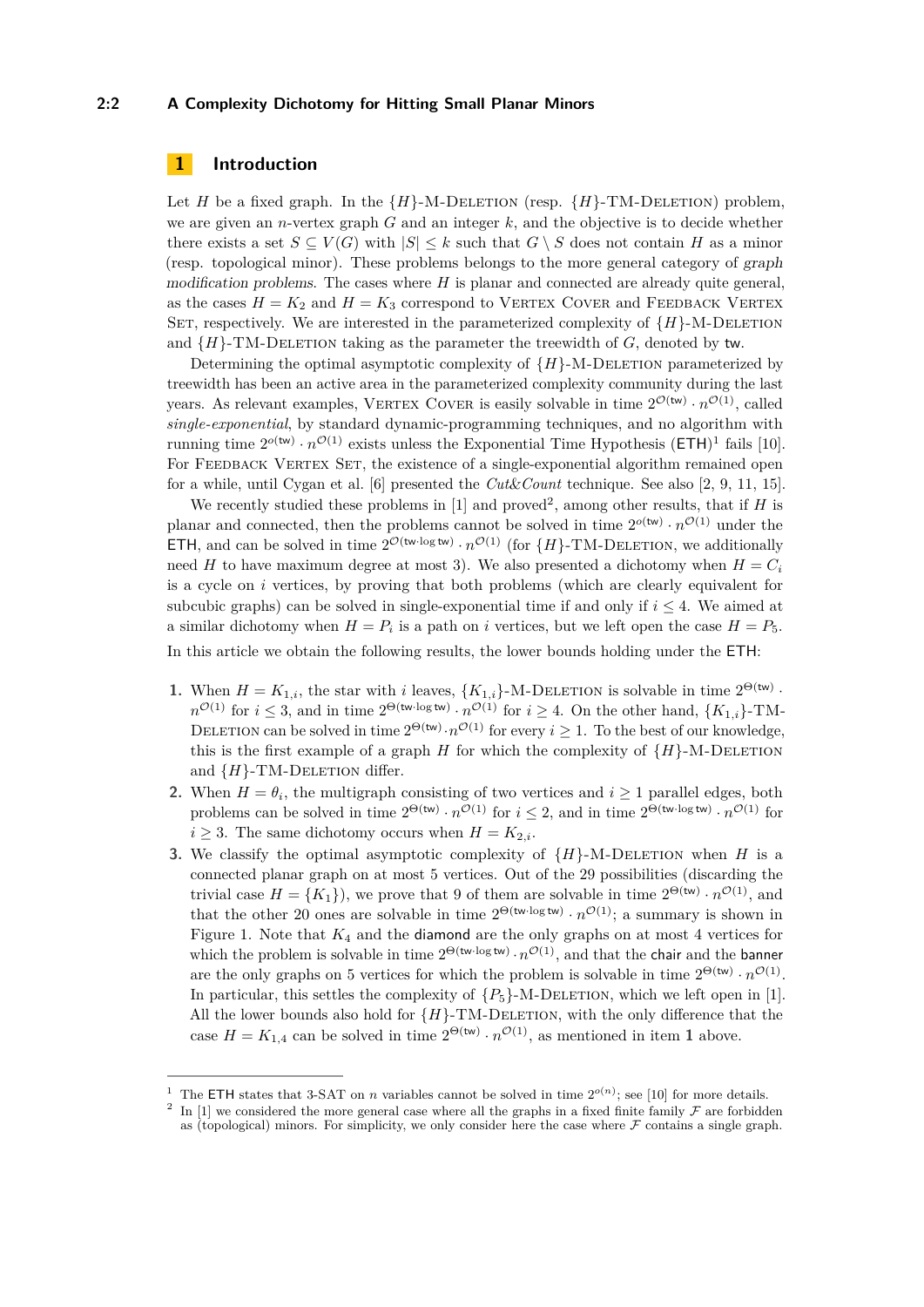<span id="page-2-0"></span>

 $\mathbb{R}^n$ **Figure 1** Classification of the complexity of  ${H}$ -M-DELETION for all connected simple planar graphs *H* with  $|V(H)| \leq 5$  and  $|E(H)| \geq 1$ : for the 9 graphs on the left (resp. 20 graphs on the right), the problem is solvable in time  $2^{\Theta({\sf{tw}})} \cdot n^{\mathcal{O}(1)}$  (resp.  $2^{\Theta({\sf{tw}} \cdot \log {\sf{tw}})} \cdot n^{\mathcal{O}(1)}$ ). For  $\{H\}$ -TM-DELETION, *K*1*,*<sup>4</sup> should be on the left. The results of this article correspond to the red (darker) graphs; the other ones were either already known (namely, *P*2, *P*3, and *C*3) or obtained in [\[1\]](#page-12-0).

Let us discuss about the techniques that we used to obtain the above results. The singleexponential algorithms are ad hoc, some being easier than others. All of them exploit a structural characterization of the graphs that exclude that particular graph as a (topological) minor; cf. for instance Lemma [1.](#page-4-0) Intuitively, the "complexity" of this characterization is what determines the difficulty of the corresponding dynamic programming algorithm, and is also what makes the difference between being solvable in single-exponential time or not.

More precisely, the algorithms for  ${K_{1,s}}$ -TM-DELETION are simple and use standard dynamic programming techniques on graphs of bounded treewidth. The algorithm for {paw}- TM-Deletion is more involved and uses the rank-based approach introduced by Bodlaender et al. [\[2\]](#page-12-4), similarly to the algorithm for  ${C_4}$ -TM-DELETION that we presented in [\[1\]](#page-12-0). Finally, the algorithms for {chair}-TM-DELETION and {banner}-TM-DELETION are a combination of some of the algorithms given here and in [\[1\]](#page-12-0), the latter one using the rank-based approach.

The superexponential lower bounds of this article are inspired by a reduction of Bonnet et al. [\[4\]](#page-12-8). Namely, we prove subexponential lower bounds for  $P_5$ ,  $K_{1,i}$  with  $i \geq 4$  for the minor version,  $K_{2,i}$  and  $\theta_i$  for  $i \geq 3$  (note that if *G* is a simple graph,  $\{\theta_3\}$ -DELETION is equivalent to  $\{\text{diamond}\}$ -DELETION), and the following graphs depicted in Figure [1:](#page-2-0) the px, the kite, the dart, the bull, the butterfly, the cricket, and the co-banner. All these reductions are based on a general construction (cf. Section [4.1\)](#page-7-0), and then we need particular small gadgets to deal with each of the graphs. On the other hand, one can easily check that all the other graphs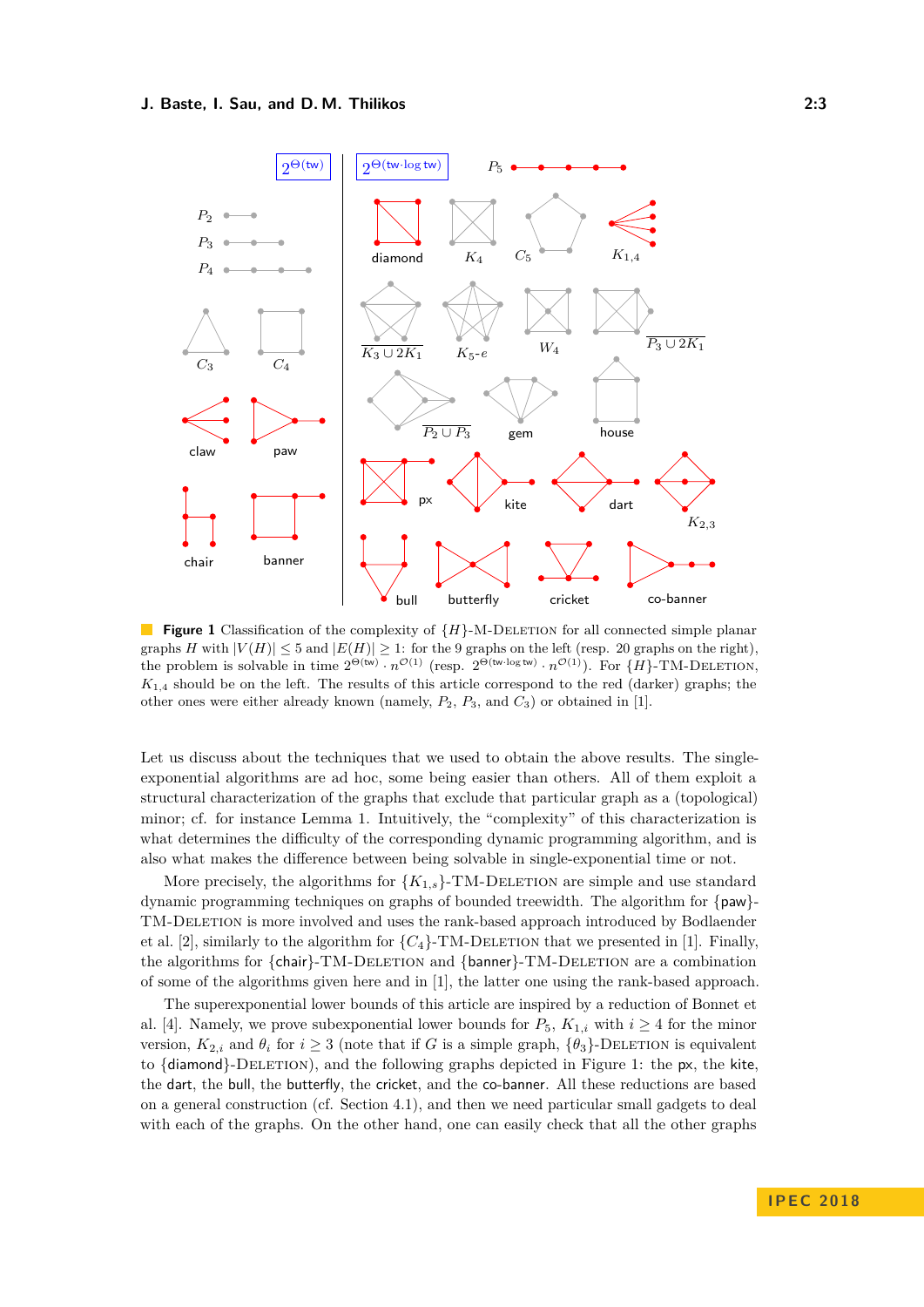#### **2:4 A Complexity Dichotomy for Hitting Small Planar Minors**

on the right hand side of Figure [1,](#page-2-0) namely  $K_4$ ,  $C_5$ ,  $\overline{K_3 \cup 2K_1}$ ,  $K_5$ -*e*,  $W_4$ ,  $\overline{P_3 \cup 2K_1}$ ,  $\overline{P_2 \cup P_3}$ , the gem, and the house, satisfy the general condition given in [\[1,](#page-12-0) Theorem 20], and therefore the superexponential lower bound follows for both problems and each of these graphs. This completes the dichotomy for all connected (simple) planar graphs on at most 5 vertices.

The remainder of this article is organized as follows. In Section [2](#page-3-0) we provide some preliminaries. The single-exponential algorithms are presented in Section [3](#page-3-1) and the superexponential lower bounds in Section [4.](#page-6-0) We conclude the article in Section [5.](#page-11-0) Due to space constraints, the proofs of the results marked with  $'(\star)$ ' can be found in the full version of this article.

# <span id="page-3-0"></span>**2 Preliminaries**

We use standard graph-theoretic notation, and we refer to [\[7\]](#page-12-9) for any undefined term and the notions of minor and topological minor. We also refer to [\[8,](#page-12-10) [5\]](#page-12-11) for the basic definitions of parameterized complexity, tree decompositions, and treewidth. We need to introduce nice tree decompositions, which make the presentation of the algorithms much simpler.

Let  $\mathcal{D} = (T, \mathcal{X})$  be a tree decomposition of *G*, *r* be a vertex of *T*, and  $\mathcal{G} = \{G_t | t \in V(T)\}\$ be a collection of subgraphs of *G*, indexed by the vertices of *T*. We say that the triple  $(D, r, \mathcal{G})$  is a *nice tree decomposition* of  $G$  if the following conditions hold:

- $X_r = \emptyset$  and  $G_r = G$ ,
- each node of  $D$  has at most two children in  $T$ ,
- **■** for each leaf  $t \in V(T)$ ,  $X_t = ∅$  and  $G_t = (Ø, ∅)$ . Such *t* is called a *leaf node*,
- if  $t ∈ V(T)$  has exactly one child  $t'$ , then either
	- $X_t = X_{t'} \cup \{v_{\text{insert}}\}$  for some  $v_{\text{insert}} \notin X_{t'}$  and  $G_t = G[V(G_{t'}) \cup \{v_{\text{insert}}\}]$ . The node *t* is called *introduce vertex* node and the vertex  $v_{\text{insert}}$  is the *insertion vertex* of  $X_t$ ,
	- $X_t = X_{t'} \setminus \{v_{\text{forget}}\}$  for some  $v_{\text{forget}} \in X_{t'}$  and  $G_t = G_{t'}$ . The node *t* is called *forget vertex* node and  $v_{\text{forget}}$  is the *forget vertex* of  $X_t$ .
- if  $t \in V(T)$  has exactly two children  $t'$  and  $t''$ , then  $X_t = X_{t'} = X_{t''}$ , and  $E(G_{t'}) \cap$  $E(G_{t''}) = \emptyset$ . The node *t* is called a *join* node.

For each  $t \in V(T)$ , we denote by  $V_t$  the set  $V(G_t)$ . Given a tree decomposition, it is possible to transform it in polynomial time to a nice new one of the same width [\[12\]](#page-12-12). Moreover, by Bodlaender et al. [\[3\]](#page-12-13) we can find in time  $2^{\mathcal{O}(\mathsf{tw})} \cdot n$  a tree decomposition of width  $\mathcal{O}(\mathsf{tw})$  of any graph *G*. Hence, since in this article we focus on single-exponential algorithms, we may assume that a nice tree decomposition of width  $w = \mathcal{O}(\mathsf{tw})$  is given with the input.

If a graph *G* contains a graph *H* as a minor (resp. topological minor), we denote it by  $H \leq_m G$  (resp. *H*  $\leq_{\text{tm}} G$ ). For a fixed graph *H* and a graph *G*, we define the parameter  $\mathbf{m}_{\{H\}}(G)$  (resp.  $\mathbf{tm}_{\{H\}}(G)$ ) as the minimum size of a set  $S \subseteq V(G)$  such that  $H \npreceq_{\mathfrak{m}} G \setminus S$ (resp. *H*  $\not\preceq_{\sf tm} G \setminus S$ ).

# <span id="page-3-1"></span>**3 Single-exponential algorithms**

In this section we present single-exponential algorithms for hitting particular graphs. Since the algorithms when  $H = K_{1,s}$  use standard dynamic programming techniques, they have been moved to the full version. In what follows we present a single-exponential algorithm for {paw}-TM-Deletion. For completeness, the basic ingredients and notations of the rank-based approach of Bodlaender et al. [\[2\]](#page-12-4) are given in the full version. The algorithms for the chair and the banner are also given in the full version.

We start with a simple structural characterization of the simple graphs that exclude the paw as a topological minor; recall the paw graph in Figure [1.](#page-2-0)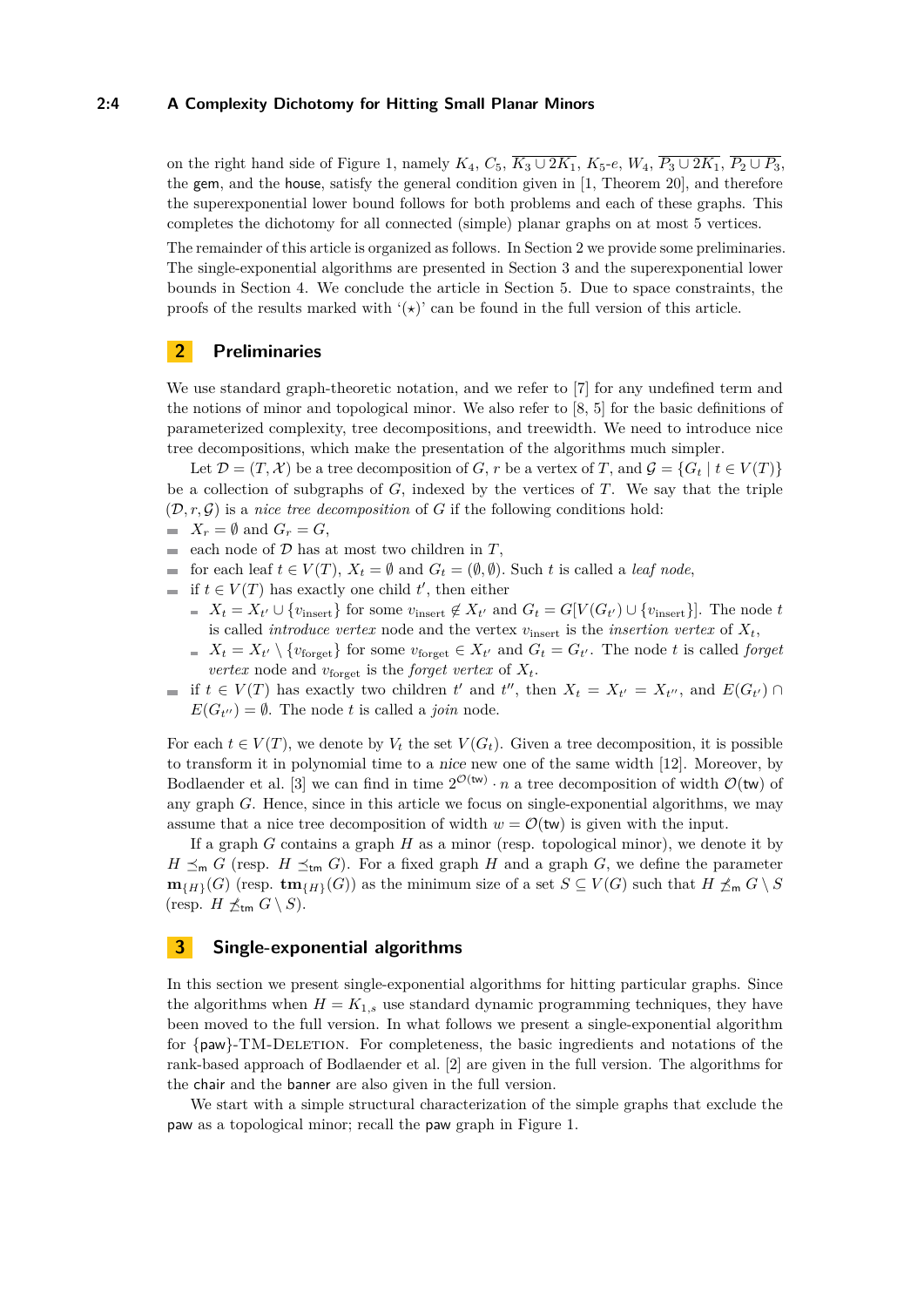<span id="page-4-0"></span>**Lemma 1.** *A simple graph G satisfies* paw  $\not\preceq_{tm} G$  *if and only if each connected component of G is either a cycle or a tree.*

**Proof.** It is easy to see that neither a cycle nor a tree contain the paw as a topological minor. Let *G* be a graph such that paw  $\not\preceq_{\mathsf{tm}} G$ . Let us assume w.l.o.g. that *G* is connected. If *G* does not contain a cycle, then it is a tree. Otherwise, let *C* be a chordless cycle in *G*. If *G* contains a vertex *v* that is not in *C*, then, as *G* is connected, there exists a path from *v* to *C* containing at least 2 vertices. This is not possible, as it would imply that *G* contains the paw as a topological minor. As *C* is chordless and *G* is simple, we obtain that *G* is exactly the cycle *C*, and the lemma follows.

We present an algorithm that solves the decision version of  $\{PAW\}$ -TM-DELETION. As the algorithm that we presented for  ${C_4}$ -TM-DELETION in [\[1\]](#page-12-0), this algorithm is based on the one given in [\[2,](#page-12-4) Section 3.5] for FEEDBACK VERTEX SET. Let G be a graph and k be an integer. The idea of the following algorithm is to partition  $V(G)$  into three sets. The first one will be the solution set *S*, the second one will be a set *F* of vertices that induces a forest, and the third one will be a set *C* of vertices that induces a collection of cycles. If we can partition our graph into three such sets (*S, F, C*) such that there is no edge between a vertex of *F* and a vertex of *C* and such that  $|S| \leq k$ , then, using Lemma [1,](#page-4-0) we know that  $\mathbf{tm}_{\text{fraw}}(G) \leq k$ . On the other hand, if such a partition does not exist, we know that  $\mathbf{tm}_{\text{f}^{\text{paw}}}(G) > k$ . The main idea of this algorithm is to combine classical dynamic programming techniques in order to verify that *C* induces a collection of cycles, and the rank-based approach in order to verify that *F* induces a forest.

As for  ${C_4}$ -TM-DELETION (see [\[1\]](#page-12-0)), we define a new graph  $G_0 = (V(G) \cup \{v_0\}, E(G) \cup$ *E*<sub>0</sub>), where  $v_0$  is a new vertex and  $E_0 = \{\{v_0, v\} \mid v \in V(G)\}$ . For each subgraph *H* of  $G_0$ , for each  $Z_1 \subseteq V(H)$ , and for each  $Y \subseteq E_0 \cap E(H[Z_1])$ , we denote by  $H\langle Z_1, Y \rangle$  the graph  $(Z_1, Y \cup E(H[Z_1 \setminus \{v_0\}])$ .

Given a nice tree decomposition of *G* of width *w*, we define a nice tree decomposition  $((T, \mathcal{X}), r, \mathcal{G})$  of  $G_0$  of width  $w + 1$  such that the only empty bags are the root and the leaves and for each  $t \in T$ , if  $X_t \neq \emptyset$ , then  $v_0 \in X_t$ . Note that this can be done in linear time. For each bag *t*, each integers *i*, *j*, and  $\ell$ , each function **s** :  $X_t \to \{0, 1, 2_0, 2_1, 2_2\}$ , each function  $\mathbf{s}_0: \{v_0\} \times \mathbf{s}^{-1}(1) \to \{0,1\}$ , and each partition  $p \in \Pi(\mathbf{s}^{-1}(1))$ , we define:

$$
\mathcal{E}_t(p, \mathbf{s}, \mathbf{s}_0, i, j, \ell) = \{ (Z_1, Z_2, Y) \mid (Z_1, Z_2, Y) \in 2^{V_t} \times 2^{V_t} \times 2^{E_0 \cap E(G_t)}, Z_1 \cap Z_2 = \emptyset, \n|Z_1| = i, |Z_2| = \ell, |E(G_t[Z_1 \setminus \{v_0\}]) \cup Y| = j, \n\forall e \in E_0 \cap E_t, \mathbf{s}_0(e) = 1 \Leftrightarrow e \in Y, \n\forall v \in Z_2 \cap X_t, \mathbf{s}(v) = 2_z \text{ with } z = \deg_{G_t[Z_2]}(v), \n\forall v \in Z_2 \setminus X_t, \deg_{G_t[Z_2]}(v) = 2, \nZ_1 \cap X_t = \mathbf{s}^{-1}(1), v_0 \in X_t \Rightarrow \mathbf{s}(v_0) = 1, \n\forall u \in Z_1 \setminus X_t : \text{ either } t \text{ is the root or } \n\exists u' \in \mathbf{s}^{-1}(1) : u \text{ and } u' \text{ are connected in } G_t\langle Z_1, Y \rangle, \n\forall v_1, v_2 \in \mathbf{s}^{-1}(1) : p \sqsubseteq V_t[\{v_1, v_2\}] \Leftrightarrow v_1 \text{ and } v_2 \text{ are connected in } G_t\langle Z_1, Y \rangle, \n\forall (u, v) \in (Z_1 \setminus \{v_0\}) \times Z_2, \{u, v\} \notin E(G_t)\}
$$

 $\mathcal{A}_t(\mathbf{s}, \mathbf{s}_0, i, j, \ell) = \{p \mid p \in \Pi(\mathbf{s}^{-1}(1)), \ \mathcal{E}_t(p, \mathbf{s}, \mathbf{s}_0, i, j, \ell) \neq \emptyset\}.$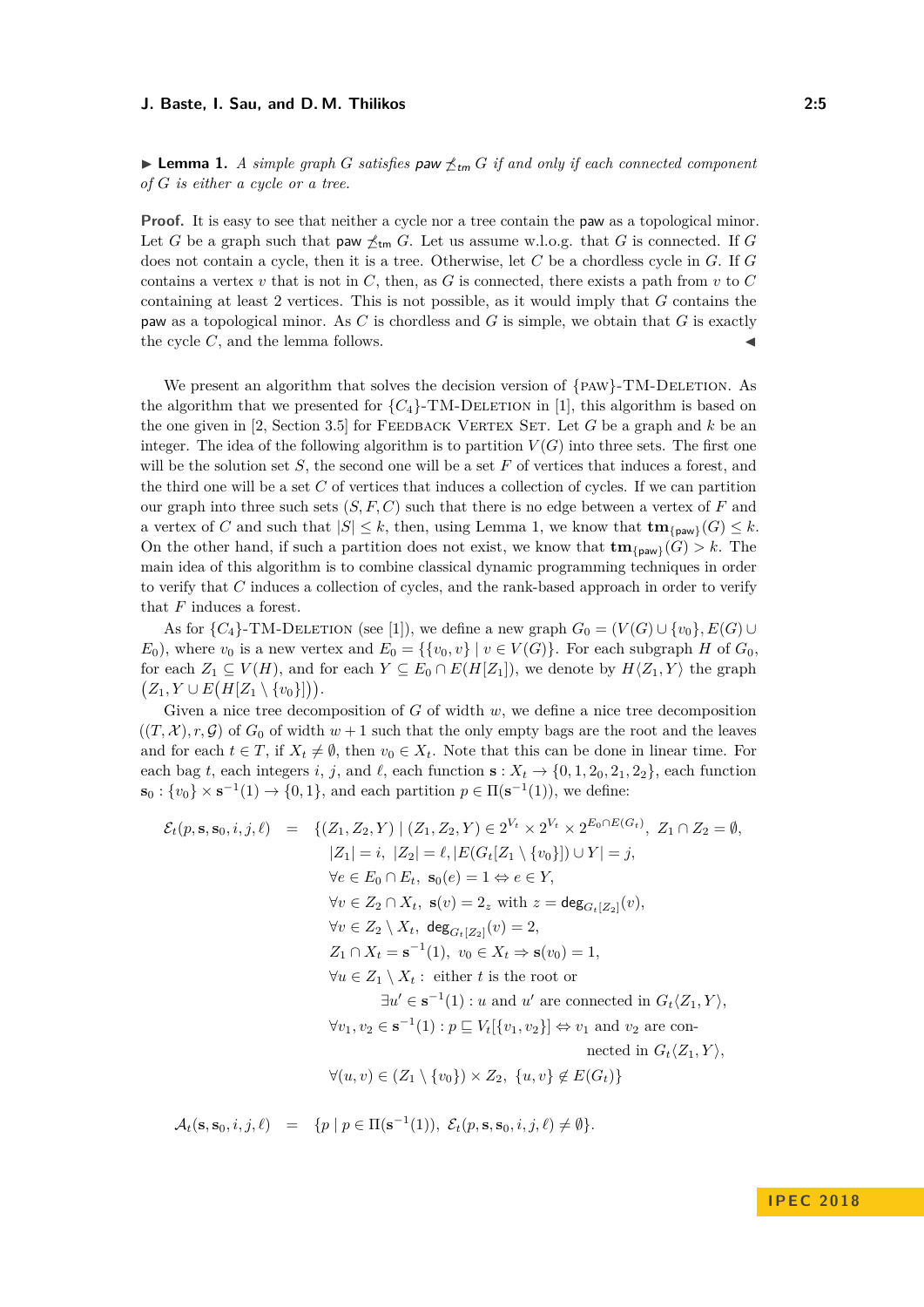#### **2:6 A Complexity Dichotomy for Hitting Small Planar Minors**

In the definition of  $\mathcal{E}_t$ , the sets  $Z_1$  (resp.  $Z_2$ ) correspond to the set *F* (resp. *C*) restricted to  $G_t$ . The vertex  $v_0$  and the set *Y* exist to ensure that *F* will be connected.

By Lemma [1,](#page-4-0) we have that the given instance of  $\{PAW\}$ -TM-DELETION is a YES-instance if and only if for some *i* and  $\ell$ ,  $i + \ell \geq |V(G) \cup \{v_0\}| - k$  and  $\mathcal{A}_r(\emptyset, i, i - 1, \ell) \neq \emptyset$ . For each  $t \in V(T)$ , we assume that we have already computed  $\mathcal{A}_{t'}$  for every children  $t'$  of  $t$ , and we proceed to the computation of  $A_t$ . As usual, we distinguish several cases depending on the type of node *t*.

**Leaf.** By definition of  $\mathcal{A}_t$ , we have  $\mathcal{A}_t(\emptyset, \emptyset, 0, 0, 0) = \{\emptyset\}.$ 

- **Introduce vertex.** Let *v* be the insertion vertex of  $X_t$ , let *t*' be the child of *t*, let **s** :  $X_t \rightarrow$  $\{0, 1, 2_0, 2_1, 2_2\}, \mathbf{s}_0 : \{v_0\} \times \mathbf{s}^{-1}(1) \to \{0, 1\}, \text{ and let } H = G_t \langle \mathbf{s}^{-1}(1), \mathbf{s}_0^{-1}(1) \rangle.$ 
	- If  $v = v_0$  and  $s(v_0) \in \{0, 2_0, 2_1, 2_2\}$ , then by definition of  $\mathcal{A}_t$  we have that  $\mathcal{A}_t(\mathbf{s}, \mathbf{s}_0, i, j, \ell) = \emptyset.$
	- Otherwise, if  $v = v_0$ , then by construction of the nice tree decomposition, we know that *t'* is a leaf of *T* and so  $s = \{(v_0, 1)\}, j = \ell = i - 1 = 0$  and  $\mathcal{A}_t(s, s_0, i, j, \ell) =$  $ins({v_0}, \mathcal{A}_{t'}(\emptyset, \emptyset, 0, 0, 0)).$
	- Otherwise, if  $s(v) = 0$ , then, by definition of  $A_t$ , it holds that  $A_t(s, s_0, i, j, \ell) =$  $\mathcal{A}_{t'}(\mathbf{s}|_{X_{t'}}, \mathbf{s}|_{E_{t'}}, i, j, \ell).$
	- Otherwise, if  $s(v) = 2_z$ ,  $z \in \{0, 1, 2\}$ , then let  $Z'_2 = N_{G_t[X_t]}(v) \setminus s^{-1}(0)$ . If  $Z'_2 \nsubseteq$ **s**<sup>-1</sup>({2<sub>1</sub>, 2<sub>2</sub>}) or  $|Z'_2| \neq z$ , then  $\mathcal{A}_t$ (**s**, **s**<sub>0</sub>*, i, j, ℓ*) = ∅. Otherwise  $Z'_2 \subseteq$  **s**<sup>-1</sup>({2<sub>1</sub>, 2<sub>2</sub>}) and  $|Z'_2| = z$ , and with  $s' : X_{t'} \to \{0, 1, 2_0, 2_1, 2_2\}$  defined such that  $\forall v' \in X_{t'} \setminus Z'_2$ ,  $s'(v') =$ **s**(*v*<sup>'</sup>) and for each *v*<sup>'</sup> ∈  $Z'_{2}$  such that **s**(*v*<sup>'</sup>) = 2<sub>*z*</sub><sup>*,*</sup>, *z*<sup>'</sup> ∈ {1, 2}, **s**<sup>'</sup>(*v*<sup>'</sup>) = 2<sub>*z*<sup></sup>-<sub>1</sub>. It holds</sub> that  $\mathcal{A}_t(\mathbf{s}, \mathbf{s}_0, i, j, \ell) = \mathcal{A}_{t'}(\mathbf{s}', \mathbf{s}_0, i, j, \ell - 1).$
	- Otherwise, we know that  $v \neq v_0$ ,  $\mathbf{s}(v) = 1$ , and  $v_0 \in N_{G[\mathbf{s}^{-1}(1)]}(v)$ . First, if  $N_{G_t[X_t]}(v)$ **s**<sup>-1</sup>(0)  $\not\subseteq$  **s**<sup>-1</sup>(1), then  $\mathcal{A}_t$ (**s***,* **s**<sub>0</sub>*, i, j*,  $\ell$ ) = ∅. Indeed, this implies that the cycle part and the forest part are connected. As  $s(v) = 1$ , we have to insert *v* in the forest part and we have to make sure that all vertices of  $N_H[v]$  are in the same connected component of *H*. The only remaining choice is to insert the edge  $\{v, v_0\}$  or not. Again, this is handled by the function  $\mathbf{s}_0$ . By adding *v*, we add one vertex and  $|N_H(v)|$  edges in the forest part. Therefore, we have that

 $\mathcal{A}_t(\mathbf{s}, \mathbf{s}_0, \mathbf{r}, i, j, \ell) =$  $\mathsf{glue}(N_H[v], \mathsf{ins}(\{v\}, \mathcal{A}_{t'}(\mathbf{s}|_{X_{t'}}, \mathbf{s}_0|_{E_{t'}}, i-1, j-|N_H(v)|, \ell)))$ .

**Forget vertex.** Let *v* be the forget vertex of  $X_t$ , let  $t'$  be the child of  $t$ , and let  $\mathbf{s}: X_t \to$  $\{0, 1, 2_0, 2_1, 2_2\}$ . As a vertex from the collection of cycles can be removed only if it has exactly two neighbors, we obtain that

$$
A_t(\mathbf{s}, i, j, \ell) = A_{t'}(\mathbf{s} \cup \{(v, 0)\}, \mathbf{s}_0, i, j, \ell)
$$
  
\n
$$
\uplus \text{proj}(\{v\}, A_{t'}(\mathbf{s} \cup \{(v, 1)\}, \mathbf{s}_0 \cup \{(\{v_0, v\}, 0)\}, i, j, \ell))
$$
  
\n
$$
\uplus \text{proj}(\{v\}, A_{t'}(\mathbf{s} \cup \{(v, 1)\}, \mathbf{s}_0 \cup \{(\{v_0, v\}, 1)\}, i, j, \ell))
$$
  
\n
$$
\uplus A_{t'}(\mathbf{s} \cup \{(v, 2_2)\}, \mathbf{s}_0, i, j, \ell).
$$

**Join.** Let *t*<sup>'</sup> and *t*<sup>''</sup> be the two children of *t*, let **s** :  $X_t \to \{0, 1, 20, 21, 22\}$ , **s**<sub>0</sub> :  $\{v_0\} \times$  $\mathbf{s}^{-1}(1) \to \{0, 1\}$ , and let  $H = G_t \langle \mathbf{s}^{-1}(1), \mathbf{s}_0^{-1}(1) \rangle$ . Given three functions  $\mathbf{s}^*, \mathbf{s}', \mathbf{s}'' : X_t \to$  $\{0, 1, 2_0, 2_1, 2_2\}$ , we say that  $\mathbf{s}^* = \mathbf{s}' \oplus \mathbf{s}''$  if for each  $v \in \mathbf{s}^{-1}(\{0, 1\})$ ,  $\mathbf{s}^*(v) = \mathbf{s}'(v) = \mathbf{s}''(v)$ , and for each  $v \in X_t$  such that  $\mathbf{s}^*(v) = 2_z$ ,  $z \in \{0, 1, 2\}$ , there exist  $z', z'' \in \{0, 1, 2\}$  such that  $\mathbf{s}'(v) = 2_{z'}$ ,  $\mathbf{s}''(v) = 2_{z''}$ , and  $z = z' + z'' - \deg_{G_t[X_t \setminus \mathbf{s}^{-1}(0)]}(v)$ .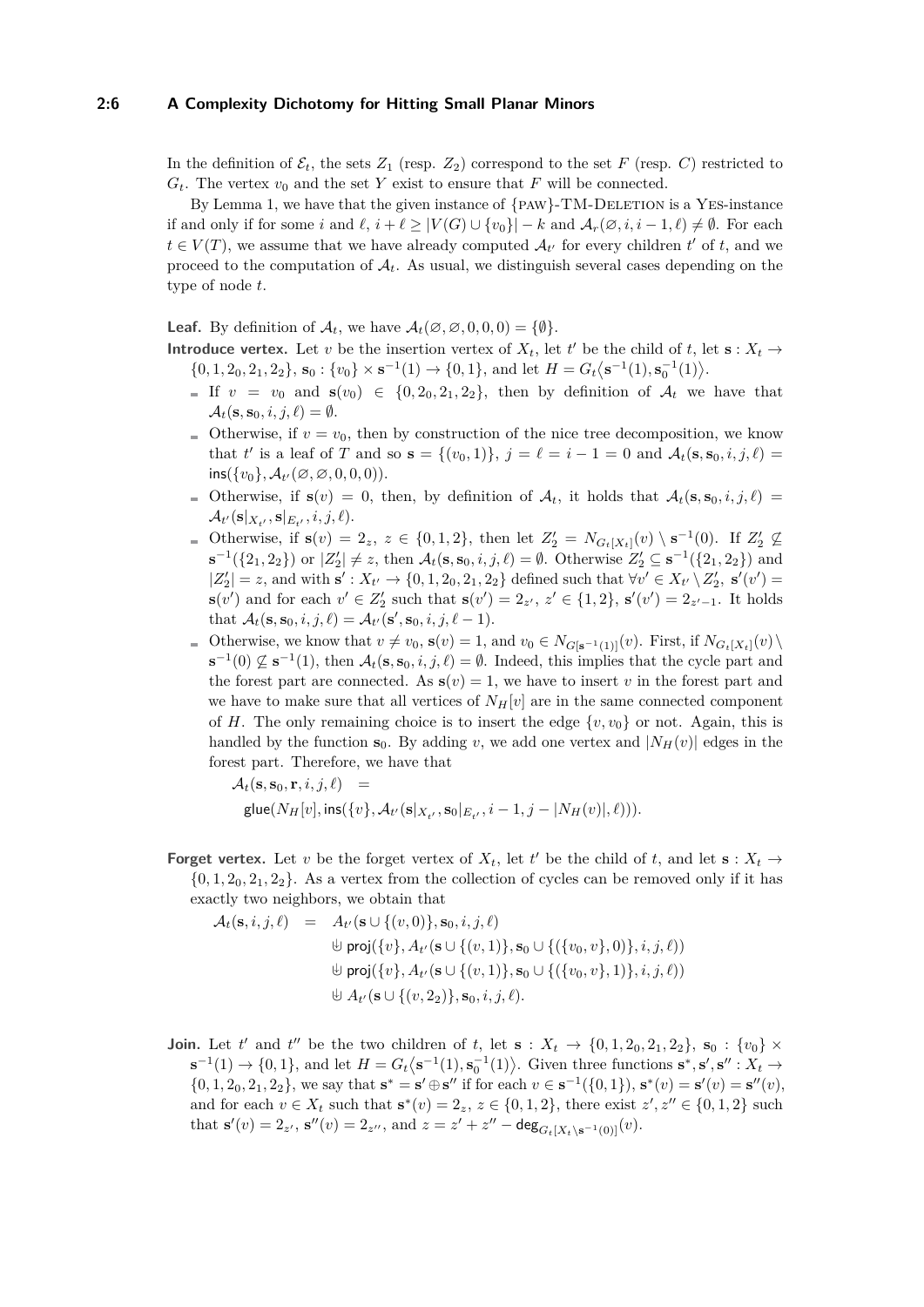We join every compatible entries  $A_{t'}(s', s'_0, i', j', \ell')$  and  $A_{t''}(s'', s''_0, i'', j'', \ell'')$ . For two such entries being compatible, we need  $\mathbf{s}' \oplus \mathbf{s}''$  to be defined and  $\mathbf{s}'_0 = \mathbf{s}''_0$ . We obtain that  $\mathcal{A}_t(\mathbf{s}, \mathbf{s}_0, i, j, \ell) = \qquad \qquad \downarrow \downarrow$  $s', s''$ :  $X_t \rightarrow \{0, 1, 2_0, 2_1, 2_2\}$ , **s**=**s**1⊕**s**<sup>2</sup>  $i'+i''=i+|V(H)|$  $j' + j'' = j + |E(H)|$  $\ell' + \ell'' = \ell + |\mathbf{s}^{-1}({2_0, 2_1, 2_2})|$  $\textsf{join}(A_{t'}(\mathbf{s}', \mathbf{s}_0, i', j', \ell'), A_{t''}(\mathbf{s}'', \mathbf{s}_0, \mathbf{r}'', i'', j'', \ell'')).$ 

**Theorem 2.** {PAW}-TM-DELETION *can be solved in time*  $2^{\mathcal{O}(\text{tw})} \cdot n^7$ *.* 

**Proof.** The algorithm works in the following way. For each node  $t \in V(T)$  and for each entry *M* of its table, instead of storing  $\mathcal{A}_t(M)$ , we store  $\mathcal{A}'_t(M) = \text{reduce}(\mathcal{A}_t(M))$  by using [\[2,](#page-12-4) Theorem 3.7]. As each of the operations we use preserves representation by [\[2,](#page-12-4) Lemma 3.6], we obtain that for each node  $t \in V(T)$  and for each possible entry *M*,  $\mathcal{A}'_t(M)$  represents  $\mathcal{A}_t(M)$ . In particular, we have that  $\mathcal{A}'_r(M) = \text{reduce}(\mathcal{A}_r(M))$  for each possible entry M. Using the definition of  $\mathcal{A}_r$  and Lemma [1,](#page-4-0) we have that  $\mathbf{tm}_{\text{fraw}}(G) \leq k$  if and only if for some *i* and  $\ell$ ,  $i + \ell \ge |V(G) \cup \{v_0\}| - k$  and  $\mathcal{A}'_r(\emptyset, i, i - 1, \ell) \neq \emptyset$ .

We now focus on the running time of the algorithm. The size of the intermediate sets of weighted partitions for a leaf node and for an introduce vertex node, are upper-bounded by  $2^{|\mathbf{s}^{-1}(1)|}$ . For a forget vertex node, we take the union of four sets of size  $2^{|\mathbf{s}^{-1}(1)|}$ , so the intermediate sets of weighted partitions have size at most  $4 \cdot 2^{|s^{-1}(1)|}$ . For a join node, as in the big union operation we take into consideration at most  $5^{|X_t|}$  possible functions  $s'$ , as many functions **s**<sup>*n*</sup>, at most  $n + |s^{-1}(1)|$  choices for *i*<sup>*'*</sup> and *i*<sup>*'*</sup>, at most  $n + |s^{-1}(1)|$  choices for  $j'$  and  $j''$  (as we can always assume, during the algorithm, that *H* is a forest), and at most  $n + |s^{-1}(\{20, 21, 22\})|$  choices for  $\ell'$  and  $\ell''$ , we obtain that the intermediate sets of weighted partitions have size at most  $25^{|X_t|} \cdot (n + |s^{-1}(1)|)^2 \cdot (n + |s^{-1}(\{2_0, 2_1, 2_2\}|) \cdot 4^{|s^{-1}(1)|}$ . We obtain that the intermediate sets of weighted partitions have size at most  $(n+|X_t|)^3 \cdot 100^{|X_t|}$ . Moreover, for each node  $t \in V(T)$ , the function reduce will be called as many times as the number of possible entries, i.e., at most  $2^{\mathcal{O}(w)} \cdot n^3$  times. Thus, using [\[2,](#page-12-4) Theorem 3.7],  $\mathcal{A}'_t$ can be computed in time  $2^{\mathcal{O}(w)} \cdot n^6$ . The theorem follows by taking into account the linear number of nodes in a nice tree decomposition.

### <span id="page-6-0"></span>**4 Superexponential lower bounds**

Let  $\mathcal{Q} = \{P_5\} \cup \{K_{2,s} \mid s \geq 3\} \cup \{\theta_s \mid s \geq 3\}$  and let  $\mathcal{R} = \{K_{1,s} \mid s \geq 4\}$ . In this section, we provide superexponential lower bounds for  ${H}$ -M-DELETION when  $H \in \mathcal{Q} \cup \mathcal{R}$ , for  ${H}$ -TM-DELETION when  $H \in \mathcal{Q}$ , and for both problems for some particular graphs on 5 vertices depicted in Figure [1,](#page-2-0) namely the cricket, the px, the butterfly, the co-banner, the bull, the kite, and the dart. As mentioned before, the reductions of this section are strongly inspired by the ideas of Bonnet et al. [\[4\]](#page-12-8). More precisely, we will prove the following theorems.

<span id="page-6-1"></span>**► Theorem 3.** Let  $H \in \mathcal{Q} \cup \mathcal{R}$ . Unless the ETH fails,  $\{H\}$ -M-DELETION *cannot be solved in time*  $2^{o(\text{tw log tw})} \cdot n^{\mathcal{O}(1)}$ *.* 

<span id="page-6-3"></span>**► Theorem 4.** Let  $H \in \mathcal{Q}$ . Unless the ETH fails,  $\{H\}$ -TM-DELETION *cannot be solved in*  $time\ 2^{o(\text{tw}\log \text{tw})} \cdot n^{\mathcal{O}(1)}$ .

<span id="page-6-2"></span>**► Theorem 5.** Let  $H \in \{ \{ \text{cricket} \}, \{ px \}, \{ \text{butterfly} \}, \{ \text{co-banner} \}, \{ \text{bulk} \}, \{ \text{dark} \}, \{ \text{dark} \} \}.$  Un*less the* ETH *fails, neither* {*H*}-M-Deletion *nor* {*H*}-TM-Deletion *can be solved in*  $time\ 2^{o(\text{tw}\log \text{tw})} \cdot n^{\mathcal{O}(1)}$ .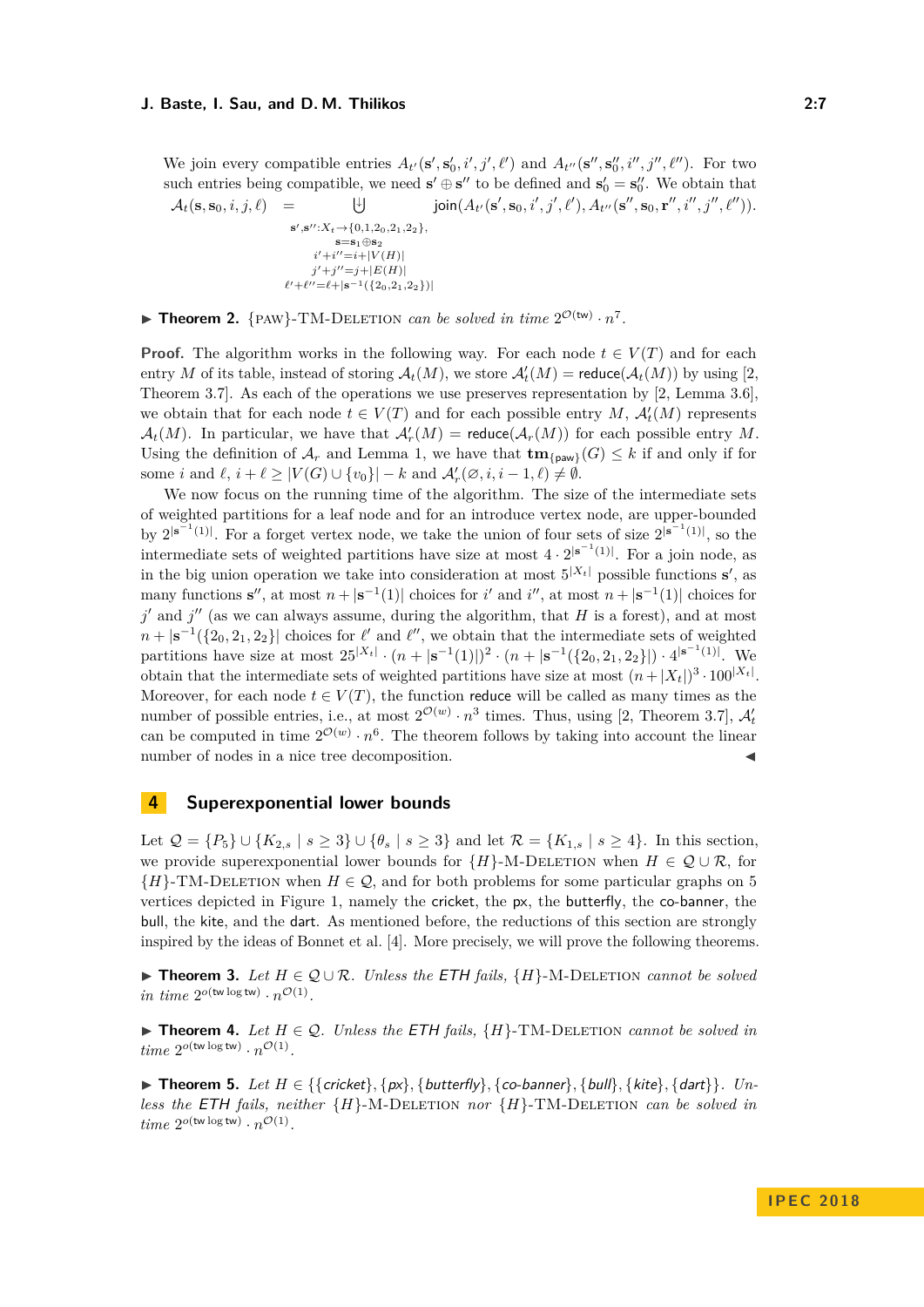#### **2:8 A Complexity Dichotomy for Hitting Small Planar Minors**

In the following we focus on the proof of Theorem [3](#page-6-1) and Theorem [5.](#page-6-2) Theorem [4](#page-6-3) can be proved by using the same reductions as for Theorem [3](#page-6-1) by just replacing "minor" by "topological minor" and "-M-DELETION" by "-TM-DELETION". Note that this holds when *H*  $\in$  *Q* but not when *H*  $\in$  *R*.

We first provide in Section [4.1](#page-7-0) a general framework that will be used for every  $H \in \mathcal{Q} \cup \mathcal{R}$ and the graphs *H* listed in Theorem [5,](#page-6-2) and then we explain how to modify this framework for each specific *H*. Namely, in Section [4.2](#page-9-0) we deal with  $P_5$  and in Section [4.3](#page-10-0) with the stars. The other cases can be found in the full version of this article. All these proofs for particular graphs are quite similar and follow the same structure, but we need different gadgets and slight changes in the analysis to deal with each of the graphs *H*.

## <span id="page-7-0"></span>**4.1 The general construction**

In order to prove Theorems [3](#page-6-1) and [5,](#page-6-2) we present several reductions from  $k \times k$  PERMUTATION INDEPENDENT SET, introduced by Lokshtanov et al. [\[14\]](#page-12-14).

 $k \times k$  Permutation Independent Set

**Input:** An integer *k* and a graph *G* with vertex set  $[1, k] \times [1, k]$ . **Parameter:** *k*.

**Output:** Is there an independent set of size k in G with exactly one element from each row and one element from each column?

 $\triangleright$  **Theorem 6** (Lokshtanov et al. [\[14\]](#page-12-14)). *The*  $k \times k$  PERMUTATION INDEPENDENT SET *problem cannot be solved in time*  $2^{o(k \log k)}$  *unless the* **ETH** *fails.* 

The general construction that we proceed to present only depends on the number of vertices of *H*. Let  $H \in \mathcal{Q} \cup \mathcal{R} \cup \{\{\text{cricket}\}, \{\text{butterfly}\}, \{\text{co-banner}\}, \{\text{bulk}\}, \{\text{date}\}, \{\text{dart}\}\}$  and let  $(G, k)$  be an instance of  $k \times k$  PERMUTATION INDEPENDENT SET. As we are asking for an independent set that contains exactly one vertex in each row, we will assume w.l.o.g. that, for each  $(i, j)$ ,  $(i, j')$  in  $V(G)$ ,  $\{(i, j), (i, j')\} \in E(G)$ . Let  $n = |V(G)|$  and  $m = |E(G)|$ . We proceed to construct a graph *F* that displays the encoding of the *m* subgraphs of *G* consisting of exactly one edge. This is done in such a way that each edge is encoded exactly once. Moreover, these encodings are arranged in a cyclic way separated by gadgets ensuring the consistency of the selected solution.

Namely, we first define the graph  $K = K_{h-1}$  where  $h = |V(H)|$ . For each  $e \in E(G)$ , and each  $(i, j) \in [1, k]^2$ , we define the graph  $B_{i,j}^e$  to be the disjoint union of two copies of *K* and two new vertices  $a_{i,j}^e$  and  $b_{i,j}^e$ . Informally, every graph  $B_{i,j}^e$ ,  $e \in E(G)$ , plays the same role and corresponds to the vertex  $(i, j) \in V(G)$ . For each  $e \in E(G)$  and each  $j \in [1, k]$ , we define the graph  $C_j^e$  obtained from the disjoint union of every  $B_{i,j}^e$ ,  $i \in [1, k]$ , such that two graphs  $B_{i_1,j}^e$  and  $B_{i_2,j}^e$ ,  $i_1 \neq i_2$ , are complete to each other, i.e., for every  $i_1 \neq i_2$ , if  $v_1 \in V(B_{i_1,j}^e)$ and  $v_2 \in V(B^e_{i_2,j})$ , then  $\{v_1, v_2\} \in E(C^e_j)$ . Informally, every graph  $C^e_j$ ,  $e \in E(G)$ , plays the same role and corresponds to the column *j* of *G*.

For every  $e \in E(G)$ , we also define the graph  $D^e$  obtained from the disjoint union of every  $C_j^e, j \in [1, k]$ , by adding, if  $e = \{(i, j), (i', j')\}$ , every edge  $\{v_1, v_2\}$  such that  $v_1 \in V(B_{i,j}^e)$  and  $v_2 \in V(B_{i',j'}^e)$ . The graph  $D^e$  is depicted in Figure [2.](#page-8-0) Informally, the graph  $D^e, e \in E(G)$ , encodes the edge *e* of the graph *G*.

For every  $e \in E(G)$ , we also define  $J^e$  such that  $V(J^e) = \{c_j^e \mid j \in [1, k]\} \cup \{r_i^e \mid i \in [1, k]\}$ is a set of new vertices and  $E(J^e) = \emptyset$ . The graphs  $J^e$ ,  $e \in E(G)$ , are the separators that will ensure the consistency of the selected solution.

Finally, the graph *F* is obtained from the disjoint union of every  $D^e$ ,  $e \in E(G)$ , and every  $J^e$ ,  $e \in E(G)$ , by adding the following edges, for a given fixed cyclic permutation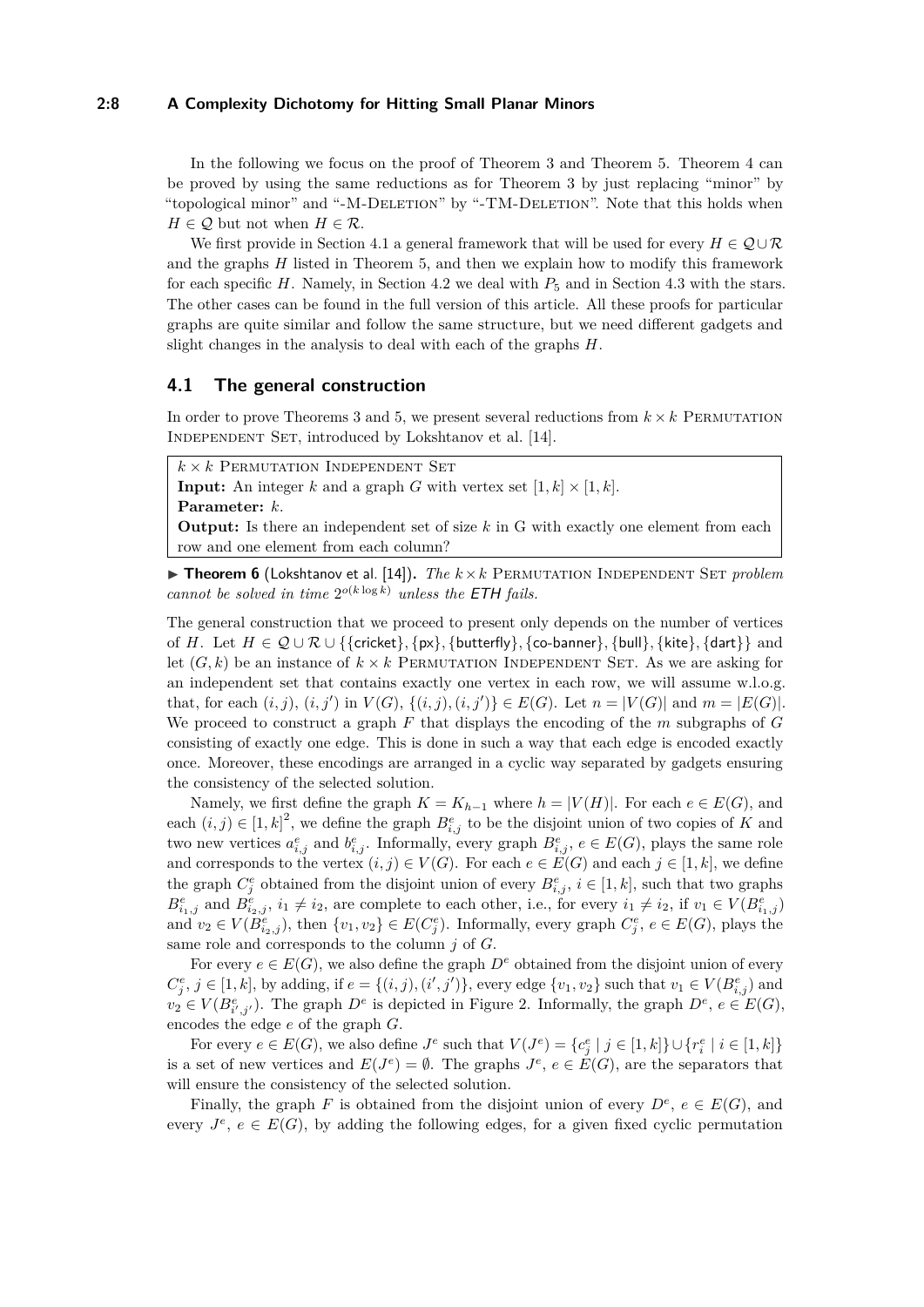<span id="page-8-0"></span>

<span id="page-8-1"></span>**Figure 2** The graph  $D^e$  for  $e = \{(1,1), (2,2)\} \in E(G)$  where  $k = 3$ . A bold edge means that two graphs *B* are connected in a complete bipartite way.



**Figure 3** The shape of the framework graph F assuming that  $k = 3$ , G contains only the three edges  $e_1$ ,  $e_2$ , and  $e_3$ , and  $\sigma$  is the cyclic permutation  $(e_1, e_2, e_3)$ .

*σ* of the elements of  $E(G)$ : for each  $e \in E(G)$  and each  $i, j \in [1, k]$ , we add the edges  ${a_{i,j}^e, r_i^e}, {r_i^e, b_{i,j}^{\sigma^{-1}(e)}}, {b_{i,j}^{\sigma^{-1}(e)}, c_j^e},$  and  ${c_j^e, a_{i,j}}$  to  $E(F)$ . This concludes the definition of the framework graph  $F$ , which is depicted in Figure [3](#page-8-1) (a similar figure appears in [\[4\]](#page-12-8)). The pair  $(F, \ell := 2h(k-1)km)$  is called the *H-framework* of  $(G, k)$ . For convenience, we always assume that we know the permutation  $\sigma$  linked to the graph *F*.

Let us now discuss about the treewidth of *F*. First note that for each  $e \in E(G)$ , the set  $V(J^e) \cup V(J^{\sigma(e)})$  disconnects the vertex set  $V(D^e)$  from the remaining part of *F*. Moreover, if  $e = \{(i, j), (i', j')\}$ , then the bags  $V(C_1^e) \cup V(B_{i,j}^e) \cup V(B_{i',j'}^e)$ ,  $V(C_2^e) \cup$  $V(B_{i,j}^e) \cup V(B_{i',j'}^e), \ldots, V(C_k^e) \cup V(B_{i,j}^e) \cup V(B_{i',j'}^e)$  form a path decomposition of  $D^e$  of width  $2h(k+2)-1$ . Combining this decomposition with the circular shape of *F* and the fact that  $V(J^e) \cup V(J^{\sigma(e)})$  disconnects the vertex set  $V(D^e)$  from the remaining part of *F*, we obtain that the treewidth (in fact, also the pathwidth) of *F* is at most  $6k + 2h(k + 2) - 1$ , and therefore  $\mathsf{tw}(F) = \mathcal{O}(k)$ .

For each graph *H*, we will consider  $(F, \ell)$ , the *H*-framework of  $(G, k)$ , and create another pair  $(F_H, \ell)$ , where  $F_H$  is a graph obtained starting from F by adding some vertices and edges. We will claim that there exists a solution of  $k \times k$  PERMUTATION INDEPENDENT SET on  $(G, k)$  if and only if there exists a solution of  $\{H\}$ -M-DELETION on  $(F_H, \ell)$ . In order to do this, we will prove the two following properties for each graph *H*.

<span id="page-8-2"></span>▶ **Property 1.** Let *S* be a solution of  ${H}$ -M-DELETION on  $(F_H, \ell)$ . For every  $e \in E(G)$ and  $j \in [1, k]$  such that  $|V(C_j^e) \setminus S|$  is maximized, there exists  $i \in [1, k]$  such that  $V(C_j^e) \setminus S \subseteq$  $V(B^e_{i,j}).$ 

The above property states that for each column  $C_j^e$ ,  $j \in [1, k]$  and  $e \in E(G)$ , containing a minimum number of vertices of the solution, the remaining vertices all belong to the same row.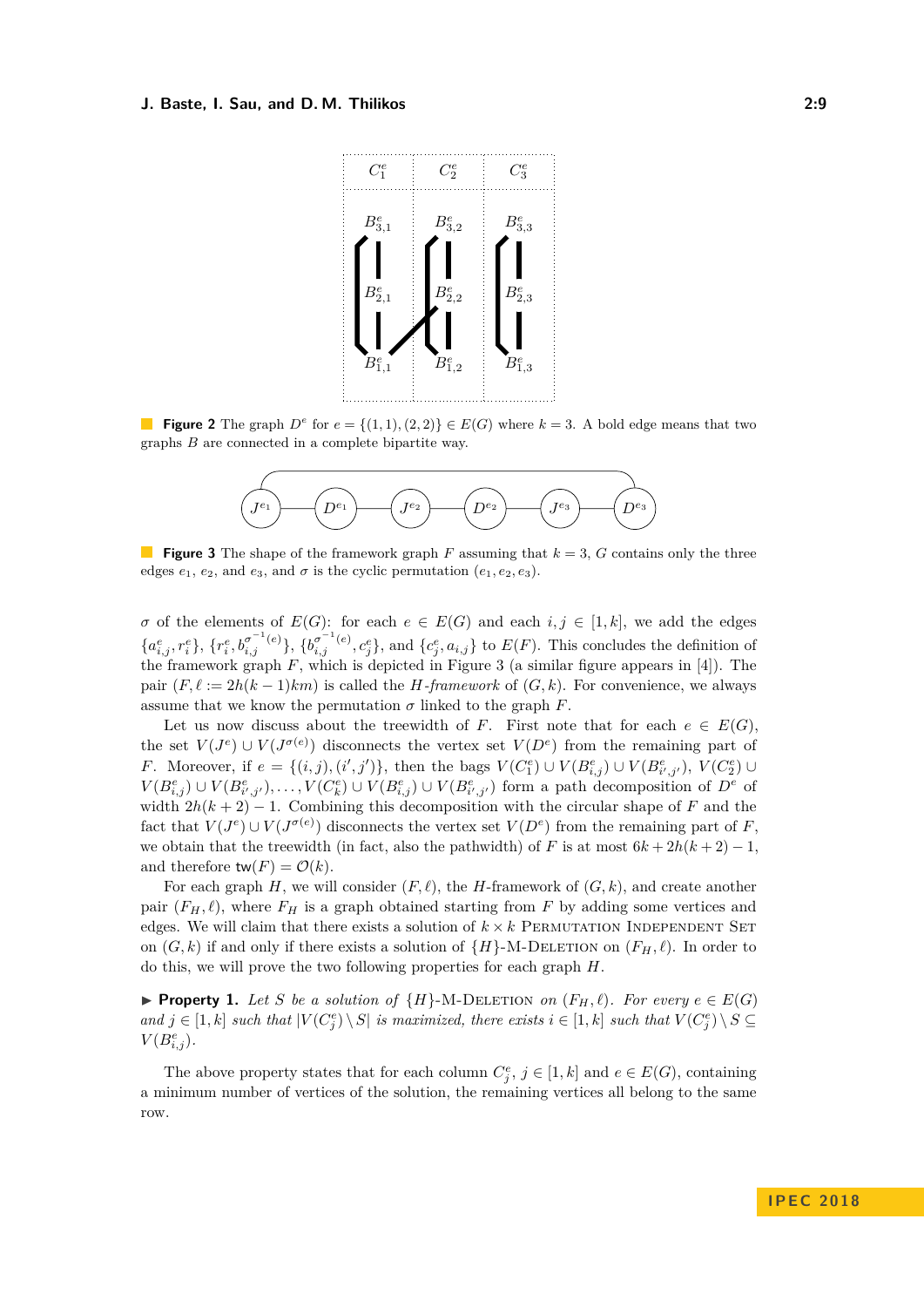### **2:10 A Complexity Dichotomy for Hitting Small Planar Minors**

<span id="page-9-1"></span>▶ **Property 2.** *Let S be a solution of*  ${H}$ -M-DELETION *on*  $(F_H, \ell)$ *. For every*  $e \in E(G)$ *, and for every*  $i, j \in [1, k]$ *, if*  $b_{i,j}^e \notin S$ *, then for every*  $i' \in [1, k] \setminus \{i\}$ *, we have*  $a_{i',j}^{\sigma(e)}$  $a_{i',j}^{\sigma(e)} \in S$ .

The above property states that the choices of the vertices  $a_{i,j}^e, b_{i,j}^e$  are consistent through the whole framework graph *FH*.

If we assume that Property [1](#page-8-2) holds, we have the following lemma.

<span id="page-9-2"></span> $\blacktriangleright$  **Lemma 7.** *If Property [1](#page-8-2) holds, then for every solution S of*  $\{H\}$ *-M-DELETION on*  $(F_H, \ell = 2h(k-1)km)$ , for every  $e \in E(G)$ , and for every  $j \in [1, k]$ , there exists  $i \in [1, k]$ such that  $V(C_j^e) \setminus S = V(B_{i,j}^e)$ . Moreover, for every  $e \in E(G)$ ,  $V(J^e) \cap S = \emptyset$ .

**Proof.** Assume that Property [1](#page-8-2) holds and let *S* be a solution of  ${H}$ -M-DELETION on  $(F_H, 2h(k-1)km)$ . By Property [1,](#page-8-2) we know that for every  $e \in E(G)$ , and for every  $j \in [1, k]$ ,  $|V(C_j^e) \cap S|$  ≥ 2*h*(*k* − 1). As there are exactly *m* edges and *k* columns, the budget is tight and we obtain that  $|V(C_j^e) \cap S| = 2h(k-1)$ . This implies that  $|V(C_j^e) \setminus S| = 2h$ , corresponding to the size of a set  $\dot{B}^e_{i,j}$  for some  $i \in [1, k]$ . The lemma follows.

For each specific graph *H*, in order to prove Property [1](#page-8-2) and Property [2,](#page-9-1) we will first prove Property [1](#page-8-2) and then use Lemma [7](#page-9-2) in order to prove Property [2.](#page-9-1)

 $\blacktriangleright$  **Lemma 8** ( $\star$ ). If Property [1](#page-8-2) and Property [2](#page-9-1) hold and there exists a solution S of  $\{H\}$ - $M$ -DELETION *on*  $(F_H, \ell = 2h(k-1)km)$ *, then, for any*  $e \in E(G)$ *, the set*  $T^e = \{(i, j) \mid$  $V(B_{i,j}^e) \cap S = \emptyset$  *is a solution of*  $k \times k$  PERMUTATION INDEPENDENT SET *on*  $(G, k)$ *.* 

Using the same argumentation, we obtain the same results for the topological minor version.

<span id="page-9-3"></span>▶ **Property 3.** Let S be a solution of  $\{H\}$ -TM-DELETION on  $(F_H, \ell)$ . For every  $e \in E(G)$ and  $j \in [1, k]$  such that  $|V(C_j^e) \setminus S|$  is maximized, there exists  $i \in [1, k]$  such that  $V(C_j^e) \setminus S \subseteq$  $V(B^e_{i,j}).$ 

<span id="page-9-4"></span>▶ **Property 4.** Let *S* be a solution of  $\{H\}$ -TM-DELETION on  $(F_H, \ell)$ . For every  $e \in E(G)$ , *and for every*  $i, j \in [1, k]$ *, if*  $b_{i,j}^e \notin S$ *, then for every*  $i' \in [1, k] \setminus \{i\}$ *, we have*  $a_{i', j}^{\sigma(e)}$  $\frac{\sigma(e)}{i',j} \in S$ .

I **Lemma 9.** *If Property [3](#page-9-3) holds, then for every solution S of* {*H*}-TM-Deletion *on*  $(F_H, \ell = 2h(k-1)km)$ , for every  $e \in E(G)$ , and for every  $j \in [1, k]$ , there exists  $i \in [1, k]$ such that  $V(C_j^e) \setminus S = V(B_{i,j}^e)$ . Moreover, for every  $e \in E(G)$ ,  $V(J^e) \cap S = \emptyset$ .

 $\blacktriangleright$  **Lemma 10.** *If Property [3](#page-9-3) and Property [4](#page-9-4) hold and there exists a solution S of*  $\{H\}$ -TM-DELETION *on*  $(F_H, \ell = 2h(k-1)km)$ *, then, for any*  $e \in E(G)$ *, the set*  $T^e = \{(i, j) \mid$  $V(B_{i,j}^e) \cap S = \emptyset$  *is a solution of*  $k \times k$  PERMUTATION INDEPENDENT SET *on*  $(G, k)$ *.* 

Given a solution *T* of  $k \times k$  PERMUTATION INDEPENDENT SET on  $(G, k)$ , we define  $S_T = \{v \in V(F_H) \mid v \in B_{i,j}^e : e \in E(G), (i,j) \in [1,k]^2 \setminus T\}.$  Note that  $|S_T| = 2h(k-1)km$ .

## <span id="page-9-0"></span>**4.2** The reduction for  $P_5$

We are ready to present the hardness reduction when  $H = P_5$ .

**Theorem 11.**  $\{P_5\}$ -M-DELETION *cannot be solved in time*  $2^{o(\text{tw log tw})} \cdot n^{\mathcal{O}(1)}$  *unless the* ETH *fails.*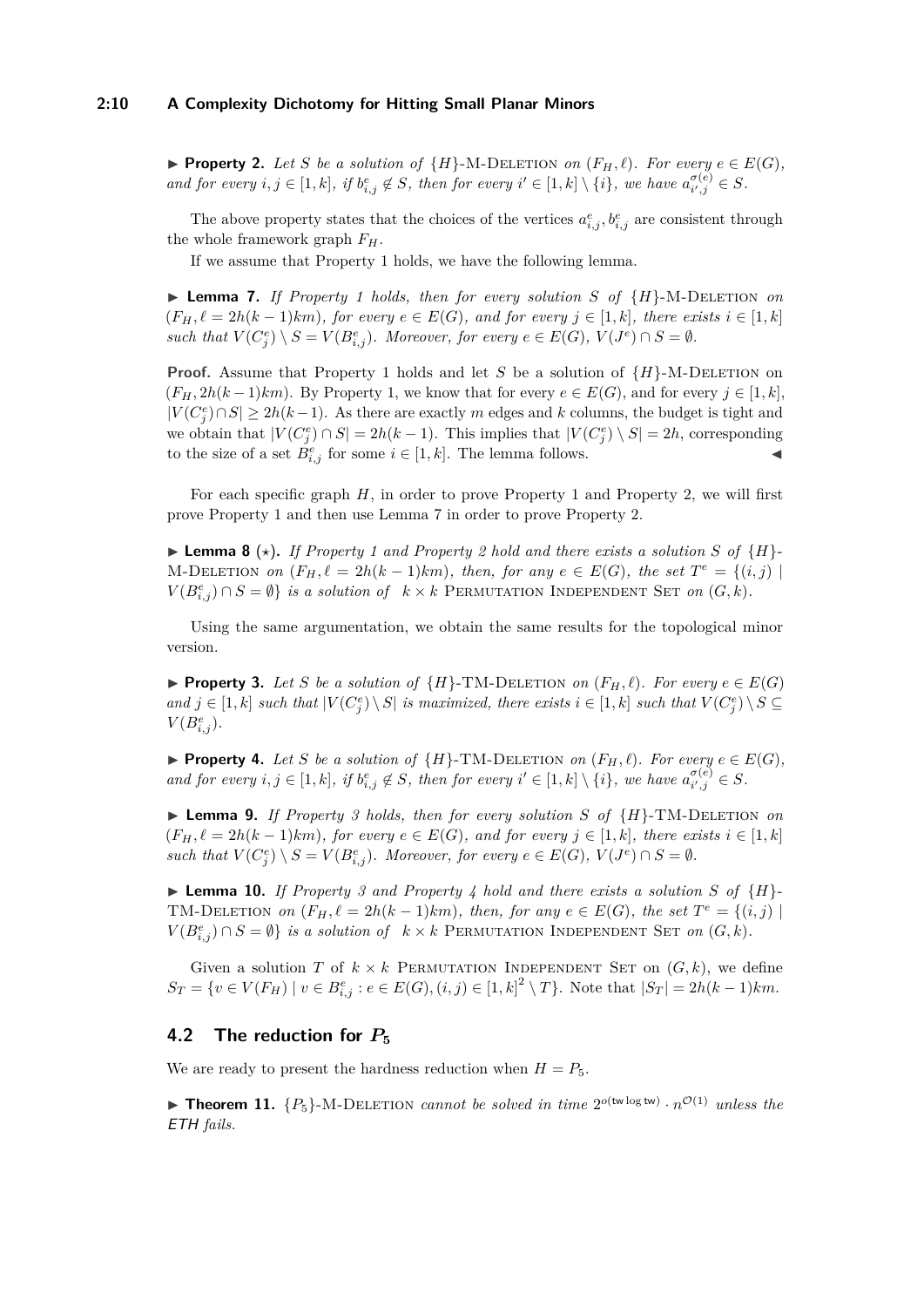**Proof.** Let  $H = P_5$ . Let  $(G, k)$  be an instance of  $k \times k$  PERMUTATION INDEPENDENT SET and let  $(F, \ell)$  be the *H*-framework of  $(G, k)$ , as defined in Section [4.1.](#page-7-0) Note that  $\ell = 10(k-1)km$ . In this theorem, we define  $F_{P_5} = F$  without any modification.

Let *T* be a solution of  $k \times k$  PERMUTATION INDEPENDENT SET on  $(G, k)$ . One can check that every connected component of  $F \setminus S_T$  is of size 4. Indeed, the connected components of  $F \setminus S_T$  are either the copies of the graph  $K$ , which is of size 4, or the subgraph induced by the edges  $\{a_{i,j}^e, r_i^e\}, \{r_i^e, b_{i,j}^{\sigma^{-1}(e)}\}, \{b_{i,j}^{\sigma^{-1}(e)}, c_j^e\}, \text{ and } \{c_j^e, a_{i,j}^e\}, \text{ for every } (i,j) \in T.$  Thus  $F \setminus S_T$  does not contain any  $P_5$  as a minor and  $S_T$  is a solution of  $\{P_5\}$ -M-DELETION of size  $10(k-1)km$ .

Assume now that *S* is a solution of  ${P_5}$ -M-DELETION on *G* of size  $10(k-1)km$ . We first prove that Property [1](#page-8-2) holds. Let  $e \in E(G)$  and  $j \in [1, k]$  that maximize the size of  $|V(C_j^e) \setminus S|$ . By the pigeonhole principle,  $|V(C_j^e) \setminus S| \ge 10$ . Let  $U_M$  be a set  $V(B_{i,j}^e) \setminus S$ ,  $i \in [1, k]$ , with the maximum number of elements, and let  $U_A = V(C_j^e) \setminus (S \cup U_M)$ . If  $|U_M| = 1$ , then, as  $|V(C_j^e) \setminus S| \ge 10$ , we obtain that  $K_{10}$  is a subgraph of  $C_j^e$ , contradicting the definition of *S*. If  $|\dot{U}_M| \geq 2$  and  $|U_A| \geq 3$  or if  $|U_M| \geq 3$  and  $|U_A| \geq 2$ , then  $C_j^e$  contains a  $K_{2,3}$  as a subgraph, also contradicting the definition of *S*. Finally if  $|U_A| = 1$ , we have that  $|U_M| = 9$  and so,  $C_j^e[U_M]$  contains a  $K_4$  that, combined with the element of  $U_A$ , produces a  $K_5$  that is forbidden by the definition of *S*. Thus  $|U_A| = 0$  and Property [1](#page-8-2) holds.

Let  $e \in E(G)$  and let  $i, j \in [1, k]$  such that  $b_{i,j}^e \notin S$ . Let  $i' \in [1, k]$  such that  $i \neq i'$ . If  $a_{i',j}^{\sigma(e)}$  $\sigma^{(e)}_{i',j} \notin S$ , then, as by Lemma [7](#page-9-2)  $S \cap V(J^{\sigma(e)}) = \emptyset$ , we have that the path  $r^{\sigma(e)}_{i'}$  $a_{i'}^{\sigma(e)}, a_{i',j}^{\sigma(e)}$  $\sigma^{(e)}_{i',j}, c^{(\sigma)}_{j'}$ ,  $b^{e}_{i,j}, r^{e}_{i}$  is a subgraph of  $F \setminus S$ . Since, by definition of *S*,  $F \setminus S$  does not contain  $P_5$  as a minor, we have that  $a_{i',j}^{\sigma(e)}$  $\frac{\sigma(e)}{i',j} \in S$ . Thus Property [2](#page-9-1) holds and the theorem follows.  $\triangleleft$ 

## <span id="page-10-0"></span>**4.3** The reduction for  $K_{1,s}$

The next theorem should be compared to the result in the full version stating that there exist single-exponential algorithms for hitting  $K_{1,s}$  as a topological minor for every  $s \geq 1$ , while in Theorem [12](#page-10-1) we prove that it is not the case for hitting  $K_{1,s}$  as a minor, for every  $s \geq 4$ . It should be noted that the bound on *s* of Theorem [12](#page-10-1) is tight, as if  $s \leq 3$ , then  ${K_{1,s}}$ -M-DELETION is exactly  ${K_{1,s}}$ -TM-DELETION, and therefore it can be solved in single-exponential time; see the full version for the details.

<span id="page-10-1"></span>▶ **Theorem 12.** *Given*  $s \geq 4$ ,  $\{K_{1,s}\}$ -M-DELETION *cannot be solved in time*  $2^{o(\text{tw} \log \text{tw})} \cdot n^{\mathcal{O}(1)}$ *unless the* ETH *fails.*

**Proof.** Let  $s \geq 4$  and let  $H = K_{1,s}$ . Let  $(G, k)$  be an instance of  $k \times k$  PERMUTATION INDEPENDENT SET and let  $(F, \ell)$  be the *H*-framework of  $(G, k)$ , as defined in Section [4.1.](#page-7-0) Note that  $\ell = 2(s + 1)(k - 1)km$ . We construct the graph  $F_H$  from *F* by adding a pendant vertex to every vertex  $a_{i,j}^e, e \in E(G), i, j \in [1, k]$ , and by adding  $s-3$  pendant vertices to every vertex  $b_{i,j}^e, e \in E(\hat{G}), i, j \in [1, k].$ 

Let *T* be a solution of  $k \times k$  PERMUTATION INDEPENDENT SET on  $(G, k)$ . Then every connected component of  $F_H \setminus S_T$  is either a copy of the graph *K*, which is of size *s*, or the subgraph induced by  $a_{i,j}^e$ ,  $r_i^e$ ,  $b_{i,j}^{\sigma^{-1}(e)}$ ,  $c_j^e$ , and the vertices that are pendant to  $a_{i,j}^e$  and  $b^{\sigma^{-1}(e)}_{i,j}$ , for every  $(i,j) \in T$ . This latter subgraph, depicted in Figure [4,](#page-11-1) does not contain  $K_{1,s}$  as a minor. Thus  $F_H \setminus S_T$  does not contain any  $K_{1,s}$  as a minor and  $S_T$  is a solution of  ${K_{1,s}}$ -M-DELETION of size  $2(s+1)(k-1)km$ .

Assume now that *S* is a solution of  $\{K_{1,s}\}$ -M-DELETION on *G* of size  $2(s+1)(k-1)km$ . We first prove that Property [1](#page-8-2) holds. Let  $e \in E(G)$  and  $j \in [1, k]$  that maximize the size of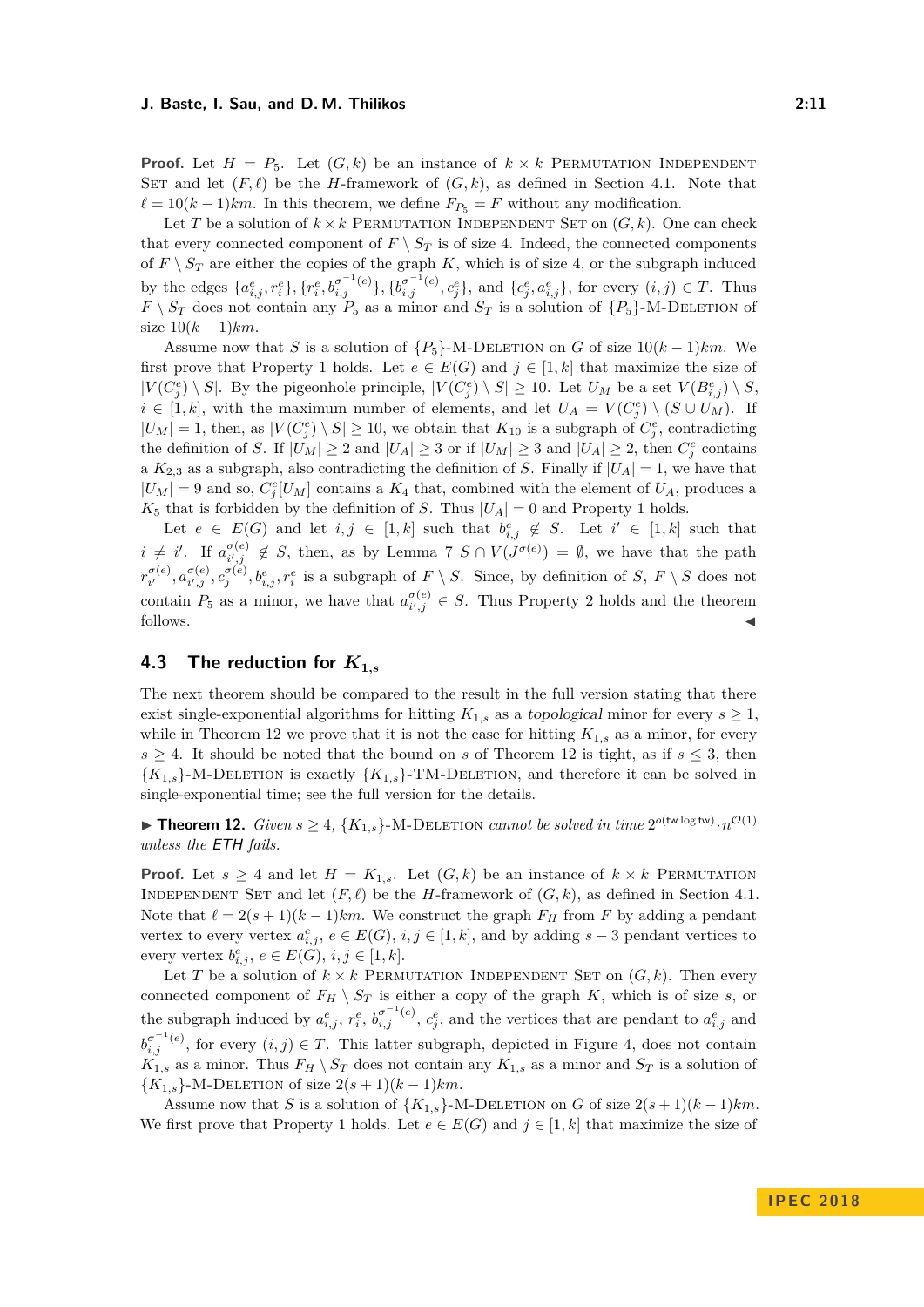

<span id="page-11-1"></span>**Figure 4** A connected component of  $F_H \setminus S$  that is not a copy of *K*, with  $s = 6$ .

 $|V(C_j^e) \setminus S|$ . By the pigeonhole principle,  $|V(C_j^e) \setminus S| \geq 2(s+1)$ . Let  $U_M$  be a set  $V(B_{i,j}^e) \setminus S$ ,  $i \in [1, k]$ , with the maximum number of elements, and let  $U_A = V(C_j^e) \setminus (S \cup U_M)$ . If  $1 \leq |U_M| < s$ , then  $|U_A| \geq s$  and  $K_{1,s}$  is a subgraph of  $C_j^e$ , contradicting the definition of *S*. If  $|U_M| \geq s$  and  $|U_A| \geq 1$ , then again  $K_{1,s}$  is a subgraph of  $C_j^e$ , contradicting again the definition of *S*. Thus  $|U_A| = 0$  and Property [1](#page-8-2) holds.

Let  $e \in E(G)$  and let  $i, j \in [1, k]$  such that  $b_{i,j}^e \notin S$ . Let  $i' \in [1, k]$  such that  $i \neq i'$ . If  $a_{i,j}^{\sigma(e)} \notin S$ , then, as by Lemma [7](#page-9-2) it holds that  $S \cap V(J^{\sigma(e)}) = \emptyset$ , we have that the path  $r^{\sigma(e)}_{i'}$  $a_{i'}^{\sigma(e)}, a_{i',j}^{\sigma(e)}$  $\sigma^{(e)}(x_j, \sigma^{(e)}, \sigma^{(e)}(x_j, \sigma^{(e)}))$  *b*<sub>*i*</sub>,*j*, *r*<sup>*e*</sup></sup> combined with the vertex pendant to  $a^{\sigma(e)}_{i',j}$  $\frac{\sigma(e)}{i',j}$  and the *s* − 3 vertices pendant to  $b_{i,j}^e$  is a subgraph of  $F_H \setminus S$  and  $K_{1,s}$  is a minor of it. As, by definition of *S*,  $F_H \setminus S$  does not contains  $K_{1,s}$  as a minor, we have that  $a_{i',j}^{\sigma(e)}$  $a_{i',j}^{o(e)} \in S$ . Thus Property [2](#page-9-1) holds and the theorem follows.  $\blacksquare$ 

## <span id="page-11-0"></span>**5 Conclusions and further research**

The ultimate goal in this line of research is to establish the *tight* complexity of  ${H}$ -M-DELETION and  ${H}$ -TM-DELETION for any graph *H*, but we are still very far from it. In particular, we do not know whether there exists some *H* for which a double-exponential lower bound can be proved. Very recently, Kociumaka and Pilipczuk [\[13\]](#page-12-15) studied the problem of deleting a minimum number of vertices to obtain a graph of Euler genus at most *g*, and presented an algorithm running in time  $2^{\mathcal{O}_g(w\cdot \log tw)} \cdot n^{\mathcal{O}(1)}$ . Generalizing their technique to *H*-minor-free graphs (which would correspond to the general  ${H}$ -M-DELETION problem) seems quite challenging, as this would involve a huge amount of technical details.

We managed to classify the complexity of  ${H}$ -M-DELETION when *H* is a connected planar graph on at most 5 vertices (cf. Figure [1\)](#page-2-0). While we consider this dichotomy a significant result, most of the algorithms and the reductions are ad hoc, and therefore our approach does not seem to be easily applicable for dealing with larger graphs *H*. The case where  $H$  is planar and connected is already very interesting, since the results in  $[1]$  imply that  ${H}$ -M-DELETION cannot be solved in time  $2^{o(tw)} \cdot n^{\mathcal{O}(1)}$  under the ETH and can be solved in time  $2^{\mathcal{O}(\text{tw-log tw})} \cdot n^{\mathcal{O}(1)}$ . Thus, it makes sense to guess that, in this case, the complexity of  $\{H\}$ -M-DELETION is either  $2^{\Theta(\text{tw})} \cdot n^{\mathcal{O}(1)}$  or  $2^{\Theta(\text{tw-log tw})} \cdot n^{\mathcal{O}(1)}$ , as it happens if  $|V(H)| \leq 5$ . We conjecture that for every connected simple planar graph *H* with  $|V(H)| \geq 6$ , the latter case holds. In fact, we conjecture the following property, which is easily seen to imply the previous conjecture: if *H* and *H*<sup> $\prime$ </sup> are graphs such that  $H \preceq_{\mathfrak{m}} H'$  and  $\{H\}$ -M-DELETION is not solvable under the ETH in time  $f(\mathsf{tw}) \cdot n^{\mathcal{O}(1)}$  for some function f, then  $\{H'\}$ -M-DELETION is not solvable under the ETH in time  $f(\mathsf{tw}) \cdot n^{\mathcal{O}(1)}$  either. We think that the equivalent property for the topological minor version also holds. Note that for establishing a dichotomy for  ${H}$ -TM-DELETION when *H* is a connected planar graph on at most 5 vertices, it remains to obtain algorithms in time  $2^{\mathcal{O}(\text{tw-log tw})} \cdot n^{\mathcal{O}(1)}$  for the graphs in Figure [1](#page-2-0) that have maximum degree 4, like the gem or the dart, as for those graphs [\[1,](#page-12-0) Theorem 6] cannot be applied.